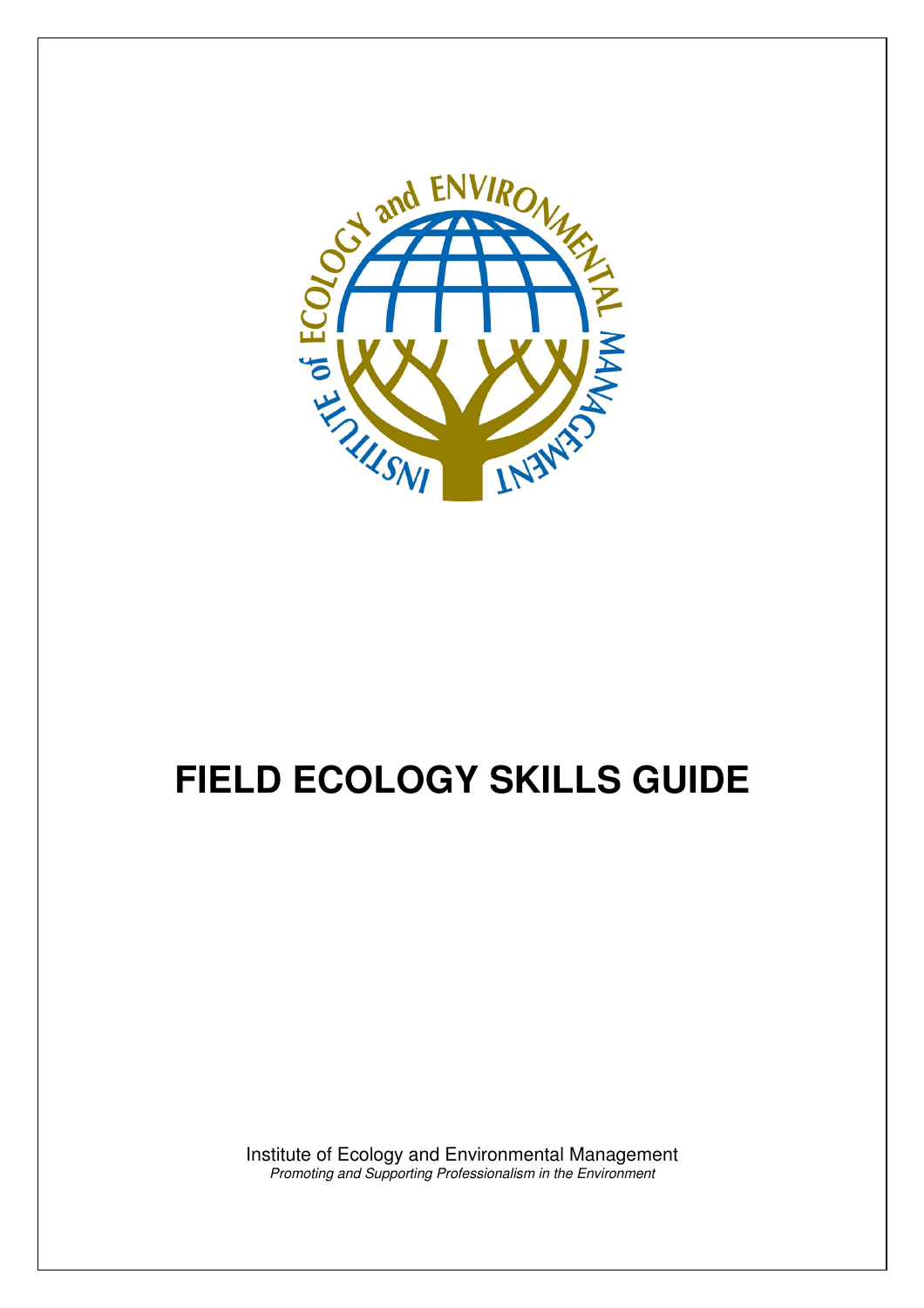## **INTRODUCTION**

Andrew Pullin's article (In Practice Number 44: Addressing the Skills Gap) included a colour-coded 'Survey Skills Pyramid', which separated biological survey skills into levels of competence (Figure 1). The competence levels covered all stages of experience from beginners to experts (such as national referees). The pyramid provided an effective guideline for the development of survey skills and provided details for the expected level of experience required to progress from stage to stage. The pyramid provided the IEEM Training and Career Development Committee with a framework that could be adapted in order to match the levels of field ecology skills competence to education and career progression. The outcome is the Field Ecology Skills Guide, which has been separated into two components; education and career progression.

Career progression begins with the selection of an undergraduate course and continues in the workplace as a programme of continuing professional development and experiential learning. Employers expect graduate ecologists to have gained experience of basic field ecology skills and common survey techniques. For students interested in pursuing a career as a professional ecologist, it is worthwhile to compare the curriculum of each university course with the level indicators provided in Table 1. If the course matches the level indicators it is likely that the course will provide the opportunity to learn the field ecology skills that are required by employers of ecologists and environmental managers. It is recognised that each higher education institution will have specialist skills and a research portfolios, which influence the curriculum of courses. However, these guidelines are designed to be indicative rather than prescriptive.

Career progression for a professional ecologist is usually linked to the development of a range of skills including field ecology skills. At each stage of career progression it is expected that the ecologist would be able to demonstrate a level of competence in field ecology skills. The levels indicators for field ecology skills that are described in Table 2 are considered to be appropriate to each of the stages in career progression. Obviously, each employer will have slightly different views with regards to the importance of developing field ecology skills, depending on the type of work undertaken. However, the level indicators have been developed as a consequence of consultation with a range of employers and there appears to be a fairly consistent demand for highly skilled field ecologists within the sector. In addition, it is often the case that experienced field workers hold senior positions in many organisations. The use of titles for each career level in Table 2 were selected because it is virtually impossible to provide equivalent titles for ecologists, given the diversity of employment structures within the sector.

This guidance document was written by Mark Woods in conjunction with IEEMs Training, Education and Career Development Committee, 2007.

For further information about IEEM please contact:

IEEM, 43 Southgate Street, Winchester, Hampshire SO23 9EH T: 01962 868626 E: enquiries@ieem.net W: www.ieem.net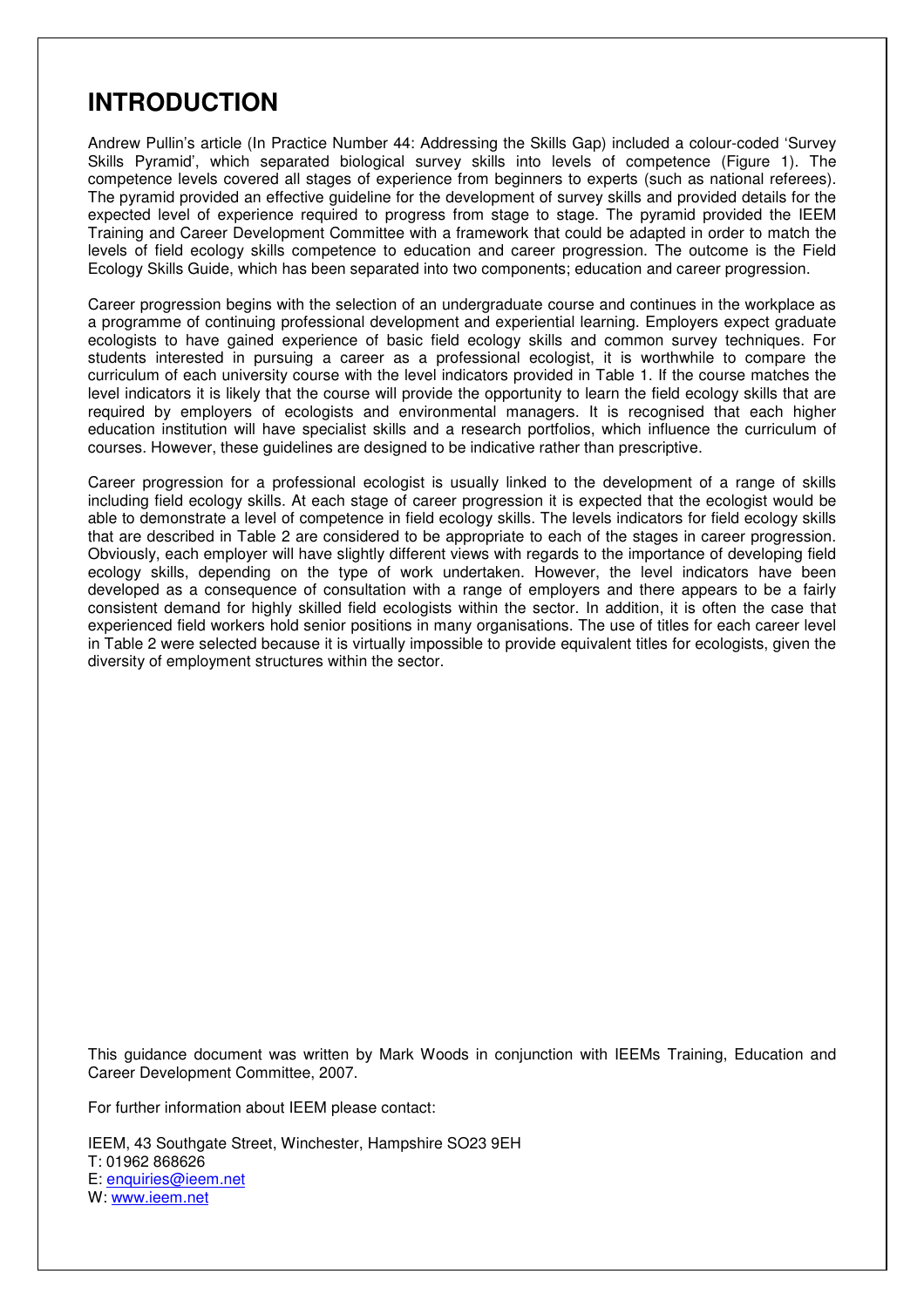## Table 1. Field Ecology Skills: Education Level Indicators

| <b>Education Level</b>                                         | <b>Field Ecology Skills: Level Indicators</b>                                                                                                                                                                                                                                                       |  |  |
|----------------------------------------------------------------|-----------------------------------------------------------------------------------------------------------------------------------------------------------------------------------------------------------------------------------------------------------------------------------------------------|--|--|
| <b>Post-Graduate Studies</b>                                   | Students should have a particular interest or 'leaning' towards one or more taxonomic groups. Post-<br>graduate studies should enable students through structured and mentored studies to develop field skills at<br>a level, which is close to, or equivalent to that of a professional Ecologist. |  |  |
| Master of Science<br>Degree or equivalent                      | Students should be able to:                                                                                                                                                                                                                                                                         |  |  |
|                                                                | Demonstrate appropriate selection of survey methods relevant to the study requirements.                                                                                                                                                                                                             |  |  |
|                                                                | Demonstrate competent fieldwork techniques for Phase 1, 2 and 3 surveys.                                                                                                                                                                                                                            |  |  |
|                                                                | Demonstrate competent recording techniques and analysis of field data relevant to the study requirements.                                                                                                                                                                                           |  |  |
|                                                                | Develop specialist taxonomic skills by study of at least 2 taxonomic groups by formal study or supported                                                                                                                                                                                            |  |  |
|                                                                | research.<br>Demonstrate external activities with appropriate recording groups or professional organisations<br>(membership of relevant recording societies).                                                                                                                                       |  |  |
|                                                                | A habitat or ecosystem specialist would be expected to identify the characteristic or indicator species and<br>recognise less familiar species and 'critical' genera.                                                                                                                               |  |  |
| <b>National Qualification</b><br><b>Framework Level 5</b>      | Carry out surveys of simple habitats and have the necessary field skills required for employment as a<br>Junior Ecologist, or equivalent post, such as an Assistant Conservation Officer for a Local Authority or non-<br>governmental organisation.                                                |  |  |
| <b>Bachelor of Science</b><br>Degree                           | Students should be able to:                                                                                                                                                                                                                                                                         |  |  |
|                                                                | Identify common plants (dominants or constants, including where relevant grasses & sedges) in order to<br>map habitats and identify standard habitat types.                                                                                                                                         |  |  |
|                                                                | Identify common and indicator species from one or more taxonomic groups (preferably a group containing<br>one or more protected species).                                                                                                                                                           |  |  |
|                                                                | A habitat or ecosystem specialist would be expected to identify the characteristic or indicator species and<br>be familiar with some of the less familiar species or 'critical' genera.                                                                                                             |  |  |
| <b>National Qualification</b><br><b>Framework Level 4</b>      | Carry out surveys of a range of simple habitats and have a range of field skills required for employment as<br>a Junior Ecologist, or equivalent post, such as an Assistant Conservation Officer for a Local Authority or<br>non-governmental organisation.                                         |  |  |
| Higher National Diploma                                        | Students should be able to:                                                                                                                                                                                                                                                                         |  |  |
| <b>Foundation Degree</b>                                       | Identify common plants (dominants or constants, few grasses & sedges) in order to map habitats and                                                                                                                                                                                                  |  |  |
| NVQ Level 4                                                    | identify standard habitat types.<br>Identify common species from at least one other taxonomic group (preferably a group containing one or                                                                                                                                                           |  |  |
|                                                                | more protected species).                                                                                                                                                                                                                                                                            |  |  |
|                                                                | A habitat or ecosystem specialist would be expected to identify most of the characteristic or indicator<br>species and be familiar with a small number of the less familiar species.                                                                                                                |  |  |
| <b>National Qualification</b><br><b>Framework Level 3</b>      | Carry out simple, unassisted surveys, or provide assistance for more complex survey work.                                                                                                                                                                                                           |  |  |
| <b>BTEC National Diploma</b><br>Year 2                         | Students should be able to:                                                                                                                                                                                                                                                                         |  |  |
| <b>C&amp;G Advanced National</b><br>Certificate<br>NVQ Level 3 | Identify and label the features of a taxonomic group required to make a successful identification of a<br>species (or identify the common organisms within a community type, such as grassland or a rocky shore).                                                                                   |  |  |
| A Level                                                        | Use simple keys (such as FSC AIDGAP Guides) to identify the common species of more than one family.                                                                                                                                                                                                 |  |  |
|                                                                | Construct a simple dichotomous key for a group of species (can be from the same or different taxonomic<br>groups).                                                                                                                                                                                  |  |  |
| <b>National Qualification</b><br><b>Framework Level 2</b>      | Contribute to field work and demonstrate competent data collection and collation.                                                                                                                                                                                                                   |  |  |
| <b>BTEC National Diploma</b><br>Year 1                         | Students should be able to:                                                                                                                                                                                                                                                                         |  |  |
| <b>C&amp;G National Certificate</b>                            | Recognise a range of taxonomic groups to family level.                                                                                                                                                                                                                                              |  |  |
| NVQ Level 2                                                    | Identify a limited number of common species within a particular group or habitat (e.g. trees or butterflies).                                                                                                                                                                                       |  |  |
| AS Level                                                       | Demonstrate effective use of a simple key (with supervision) to identify organisms to species level.                                                                                                                                                                                                |  |  |

Progression is based on relevant sequential studies starting at Further Education and ending at a Post-graduate qualification. However, many students will enroll on Level 3, 4, 5 and exceptionally post-graduate courses without previous experience of taxonomic field skills. It is recognised that achievement of the required level by inexperienced persons will be more difficult to achieve and therefore further training may be required by a programme of Continuing Professional Development.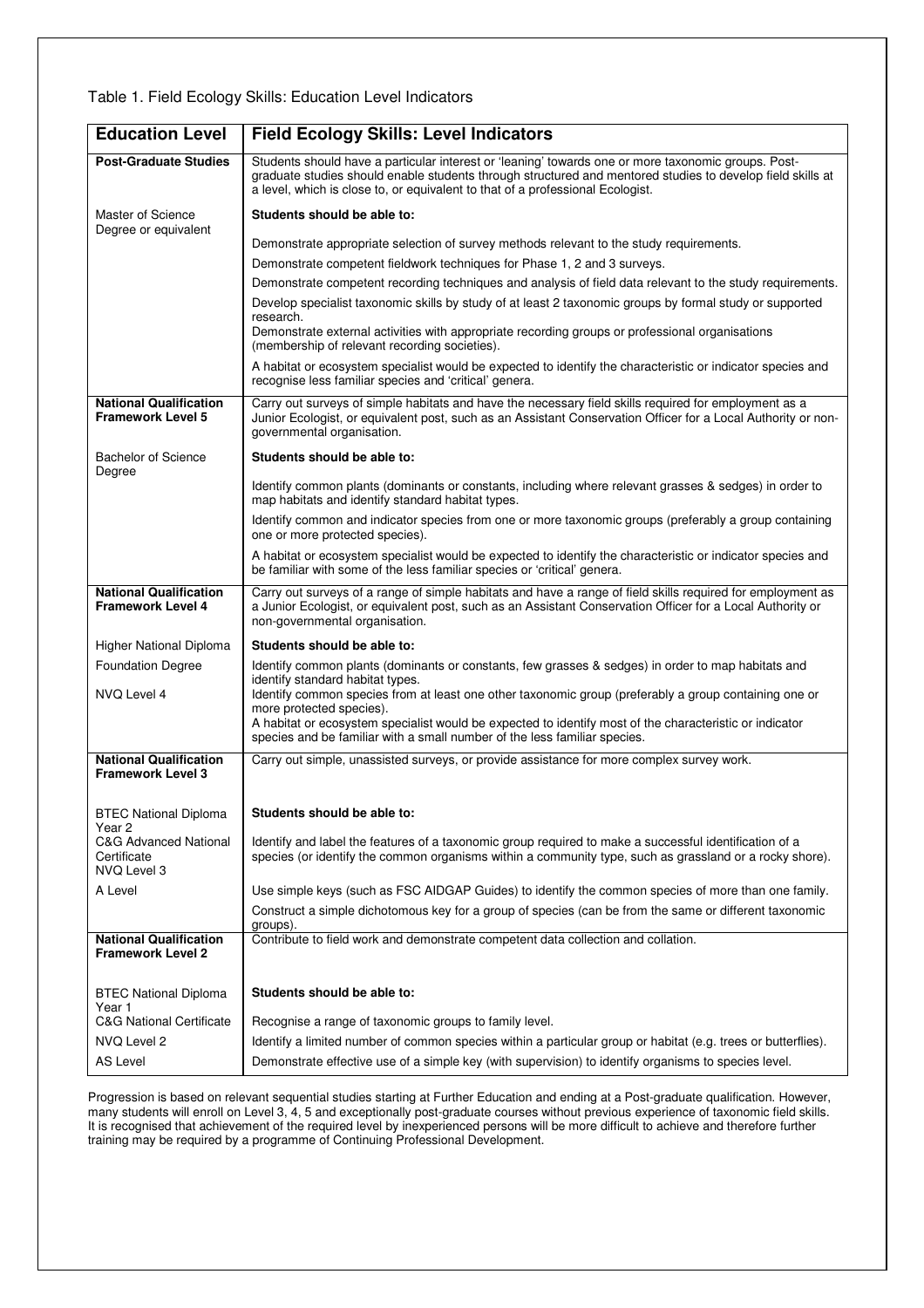## Table 2. Field Ecology Skills: Employment Level Indicators

| <b>Employment</b>          | Identification                                                                                                                                                                 | <b>Classification</b>                                                                                                                        | Interpretation                                                                                                                        |
|----------------------------|--------------------------------------------------------------------------------------------------------------------------------------------------------------------------------|----------------------------------------------------------------------------------------------------------------------------------------------|---------------------------------------------------------------------------------------------------------------------------------------|
| Level                      |                                                                                                                                                                                |                                                                                                                                              |                                                                                                                                       |
| <b>Principal Ecologist</b> | Demonstrate specialist knowledge of a taxonomic<br>group or habitat type and identify all relevant<br>species within that taxonomic group or habitat<br>type.                  | Design, supervise and mentor complex and large<br>geographical scale ecological surveys, which are fit for a<br>specific ecological purpose. | Analyse and interpret survey data for assessment of ecological<br>impacts at regional and national level.                             |
|                            |                                                                                                                                                                                |                                                                                                                                              | Present evidence at Public Enquiries, government committees<br>and reviews.                                                           |
|                            |                                                                                                                                                                                |                                                                                                                                              | Formulate ecological policy and strategy.                                                                                             |
| <b>Senior Ecologist</b>    | Identify all species (including a limited number of<br>critical species) of a taxonomic group, or nearly<br>all species within a given habitat type using<br>appropriate aids. | Carry out an NVC survey or equivalent, of any biological<br>community.                                                                       | Analyse and interpret survey data for assessment of more<br>complex site-based ecological impacts.                                    |
|                            |                                                                                                                                                                                | Design, supervise and mentor more complex, site-based<br>and local ecological surveys, which are fit for a specific<br>ecological purpose.   | Analyse and interpret survey data for assessment of ecological<br>impacts at local level.                                             |
|                            |                                                                                                                                                                                | Support formulation of ecological policy and strategy.                                                                                       | Prepare evidence for Public Enquiries and statutory committees<br>and reviews.                                                        |
|                            |                                                                                                                                                                                |                                                                                                                                              | Support formulation of ecological policy and strategy.                                                                                |
| Ecologist                  | Identify all species (or families for specialist taxa)<br>of a taxonomic group, or most species within a<br>given habitat type using appropriate aids.                         | Carry out an extended Phase One survey.                                                                                                      | Prepare an application for protected species license                                                                                  |
|                            |                                                                                                                                                                                | Carry out an NVC survey or equivalent of a wide range of<br>communities.                                                                     | Analyse and interpret survey data for assessment of less<br>complex ecological impacts.                                               |
|                            |                                                                                                                                                                                | Design and implement surveys, which are fit for a specific<br>ecological purpose.                                                            |                                                                                                                                       |
| <b>Junior Ecologist</b>    | Identify common or indicator species using<br>appropriate aids.                                                                                                                | Carry out habitat mapping (Phase One and/or Broad<br>Habitats).                                                                              | Carry out basic data analysis and interpretation in relation to<br>recognised frameworks (For example, Phase One or BMWP<br>results). |
|                            |                                                                                                                                                                                | Carry out basic and standard survey techniques such as a<br>population census of non-critical taxa.                                          | Contribute to preparation of application for a protected species<br>license.                                                          |
|                            |                                                                                                                                                                                |                                                                                                                                              | Apply a simple ecological evaluation system such as Ratcliffe's<br>Review.                                                            |

NB. Recognition of the role of a specialist ecologist is essential. Some ecologists will be developing specialist skills (through research or personal interest), often at the expense of wider knowledge and<br>skills, particul